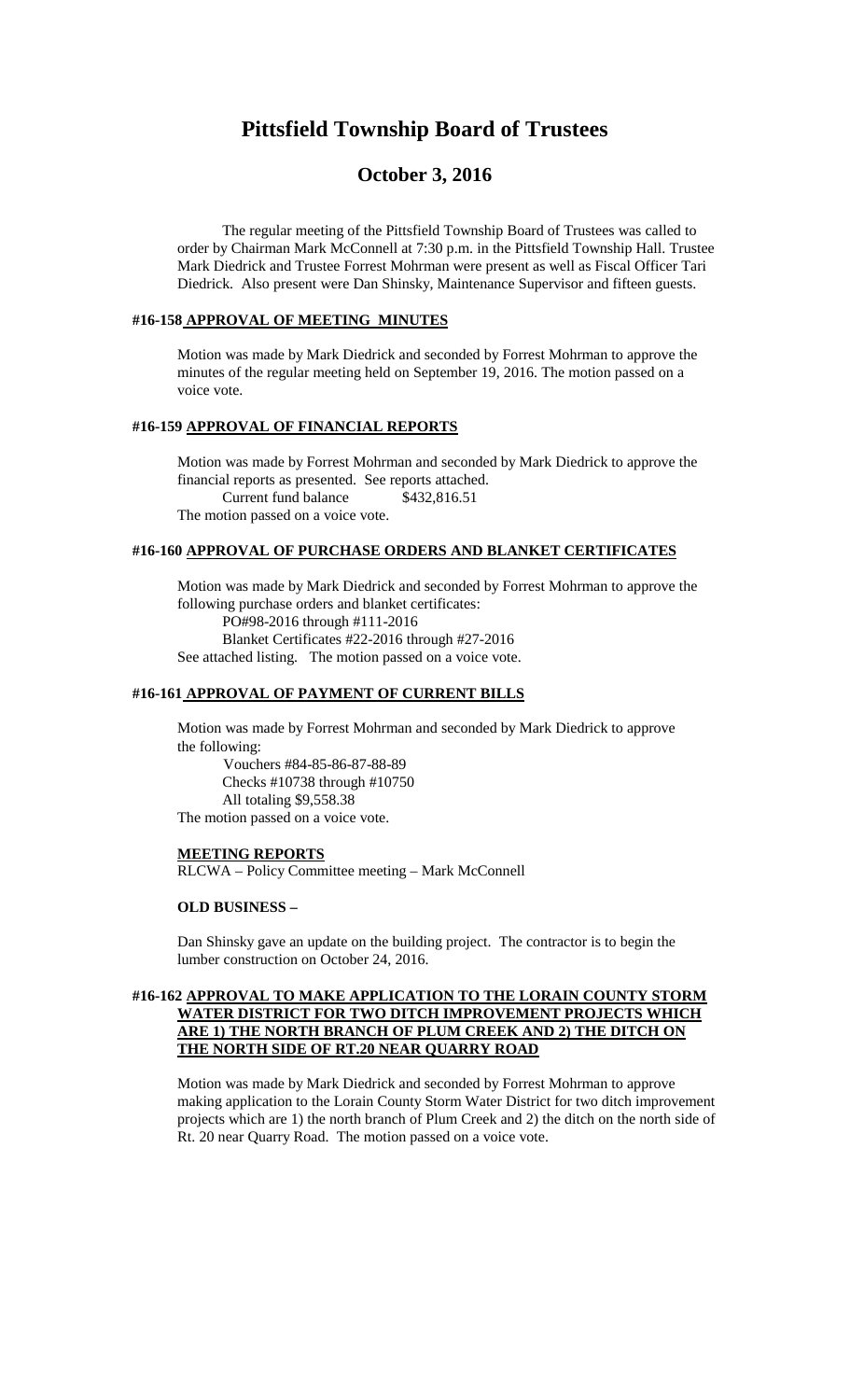The Fiscal Officer replacement procedure was discussed.

#### **#16-163 APPROVAL TO ACCEPT RESUMES FOR THE POSITION OF FISCAL OFFICER THROUGH OCTOBER 17, 2016 AND PROCEED WITH INTERVIEWS WITH A DECISION BEING MADE AT THE NOVEMBER 7, 2016 MEETING OF THE TRUSTEES**

Motion was made by Mark Diedrick and seconded by Forrest Mohrman to accept resumes for the position of Fiscal Officer through October 17, 2016 and then proceed with interviews with a decision being made at the November 7, 2016 meeting of the Trustees.

The motion passed on a voice vote.

#### **#16-164 APPROVAL TO ACCEPT THE AMOUNTS AND RATES AS DETERMINED BY THE BUDGET COMMISSION AND TO AUTHORIZE THE NECESSARY TAX LEVIES AND TO CERTIFY THEM TO THE COUNTY AUDITOR**

Motion was made by Mark Diedrick and seconded by Forrest Mohrman to accept the amounts and rates as determined by the Budget Commission and to authorize the necessary tax levies and to certify them to the County Auditor. The motion passed on a roll call vote.

#### **ZONING REPORT –**

Dan Shinsky reported that the resident inquiring about a gun shop has no intention of manufacturing guns on site. It will strictly be a gunsmith shop. He will acquire a home business permit. Dan stated his concern about a residence on Rt. 20 East which is in violation of zoning rules because of deserted vehicles on the property.

#### **#16-165 APPROVAL TO PROCEED BY CONTACTING THE PROSECUTING ATTORNEY CONCERNING THE ZONING VIOLATION AT 45044 US RT. 20 EAST**

Motion was made by Mark Diedrick and seconded by Forrest Mohrman to give approval to proceed by contacting the Prosecuting Attorney concerning the zoning violation at 45044 US Rt. 20 east. The motion passed on a voice vote.

#### **#16-166 APPROVAL TO PROCEED BY CONTACTING THE PROSECUTING ATTORNEY CONCERNING THE ZONING VIOLATION BY THE RESALE SHOP AT 47773 US RT. 20 WEST**

Motion was made by Forrest Mohrman and seconded by Mark Diedrick to give approval to proceed by contacting the Prosecuting Attorney concerning the zoning violation of the Resale Shop at 47773 US Rt. 20 west. The motion passed on a voice vote.

#### **ROAD AND MAINTENANCE REPORT –**

Dan Shinsky reported that the chip and seal projects for the Township have been completed. The Pitts Road culvert is not completely finished. The Guthrie Ditch project just needs to be seeded.

#### **TOWNSHIP HALL REPORT –**

Mark Diedrick reported that the vents have been replaced on the townhall floors.